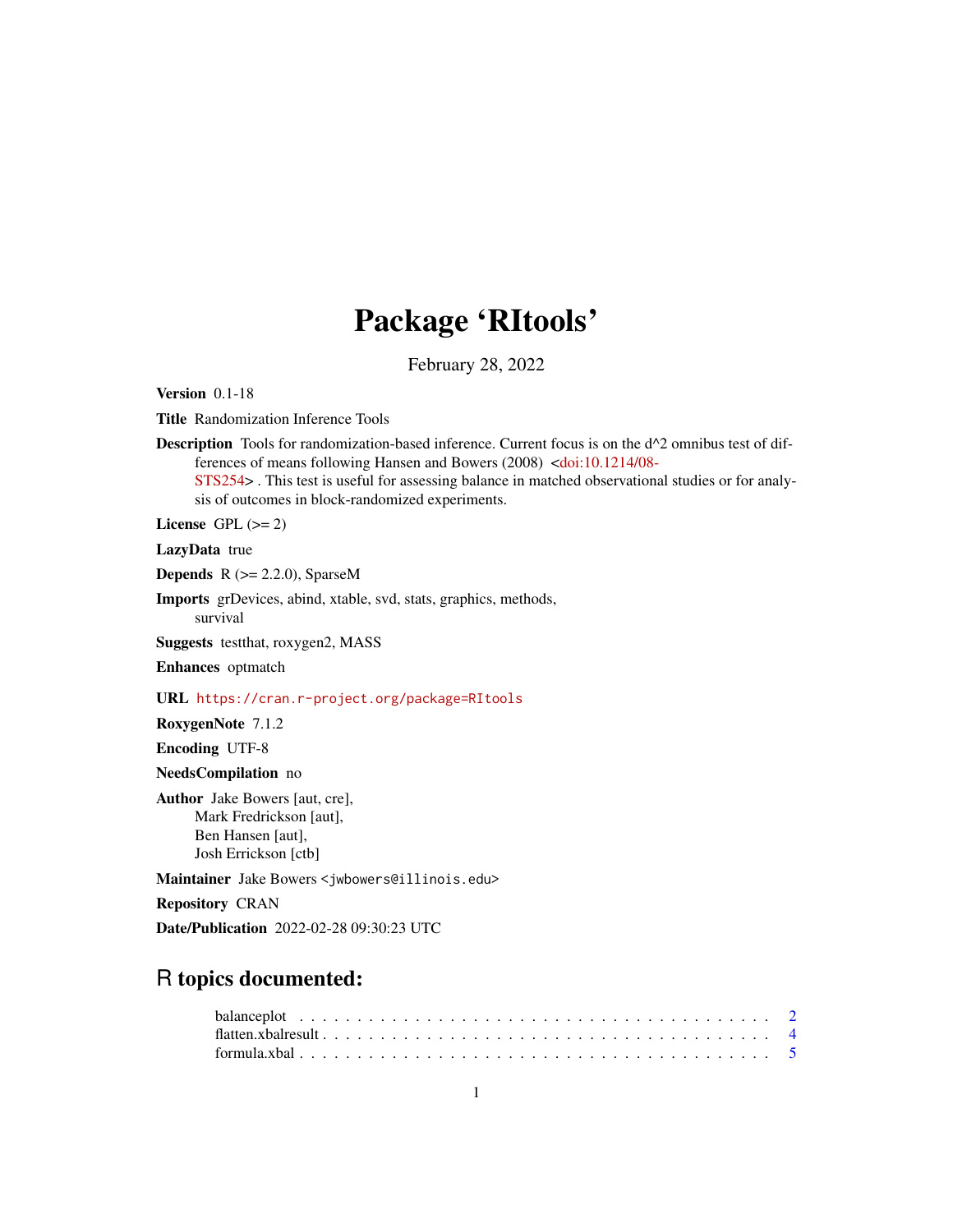#### <span id="page-1-0"></span>2 balanceplot

|  | - 6 |
|--|-----|
|  |     |
|  |     |
|  |     |
|  |     |
|  |     |
|  |     |
|  |     |
|  |     |
|  |     |
|  |     |
|  |     |
|  |     |
|  |     |
|  |     |

#### **Index** [22](#page-21-0)

<span id="page-1-1"></span>balanceplot *Create a plot of the balance on variables across different stratifications.*

#### Description

This plotting function summarizes variable by stratification matrices. For each variable (a row in the x argument), the values are under each stratification (the columns of x) plotted on the same line.

#### Usage

```
balanceplot(
  x,
  ordered = FALSE,
  segments = TRUE,
  colors = "black",
  shapes = c(15, 16, 17, 18, 0, 1, 10, 12, 13, 14),
  segments.args = list(col = "grey"),points.args = list(cex = 1),
  xlab = "Balance",
  xrange = NULL,
  groups = NULL,
  tiptext = NULL,
  include.legend = TRUE,
  legend.title = NULL,
  ...
)
```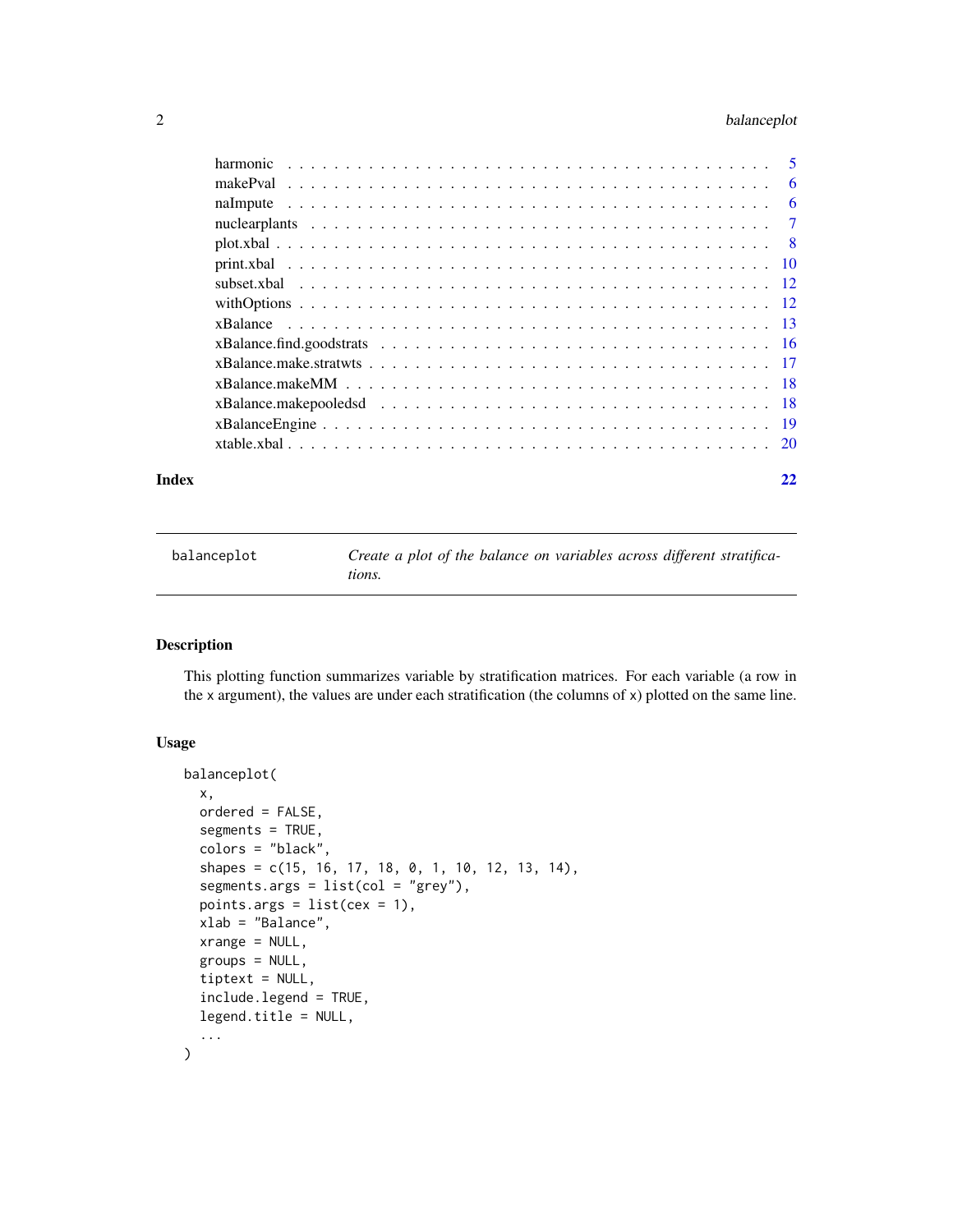#### <span id="page-2-0"></span>balanceplot 3

#### Arguments

| x             | A matrix of variables (rows) by strata (columns).                                                                                                                                                                                                                                                                                                             |
|---------------|---------------------------------------------------------------------------------------------------------------------------------------------------------------------------------------------------------------------------------------------------------------------------------------------------------------------------------------------------------------|
| ordered       | Should the variables be ordered from most to least imbalance on the first statis-<br>tic?                                                                                                                                                                                                                                                                     |
| segments      | Should lines be drawn between points for each variable?                                                                                                                                                                                                                                                                                                       |
| colors        | Either a vector or a matrix of shape indicators suitable to use as a col argument<br>to the points function. If the argument is a vector, the length should be the<br>same as the number of columns in x. If the argument is a matrix, it should have<br>the same dims as x.                                                                                  |
| shapes        | Either a vector or a matrix of shape indicators suitable to use as a pch argument<br>to the points function. If the argument is a vector, the length should be the<br>same as the number of columns in x. If the argument is a matrix, it should<br>have the same dims as x. The suggested vector has been selected to work with<br>RSVGTipsDevice tool tips. |
| segments.args | A list of arguments to pass to the segments function.                                                                                                                                                                                                                                                                                                         |
| points.args   | A list of arguments to pass to the points function.                                                                                                                                                                                                                                                                                                           |
| xlab          | The label of the x-axis of the plot.                                                                                                                                                                                                                                                                                                                          |
| xrange        | The range of x-axis. By default, it is 1.25 times the range of x.                                                                                                                                                                                                                                                                                             |
| groups        | A factor that indicates the group of each row in x. Groups are printed under a<br>common header.                                                                                                                                                                                                                                                              |
| tiptext       | (Ignored.)                                                                                                                                                                                                                                                                                                                                                    |
|               | include. legend Should a legend be included?                                                                                                                                                                                                                                                                                                                  |
| legend.title  | An optional title to attach to the legend.                                                                                                                                                                                                                                                                                                                    |
| .             | Additional arguments to pass to plot. default.                                                                                                                                                                                                                                                                                                                |

#### Details

It is conventional to standardize the differences to common scale (e.g. z-scores), but this is not required. When ordered is set to true, plotting will automatically order the data from largest imbalance to smallest based on the first column of x.

You can fine tune the colors and shapes with the like named arguments. Any other arguments to the [points](#page-0-0) function can be passed in a list as points.args. Likewise, you can fine tune the segments between points with segments.args.

#### Value

Returns NULL, displays plot

#### See Also

[plot.xbal](#page-7-1), [xBalance](#page-12-1), [segments](#page-0-0), [points](#page-0-0)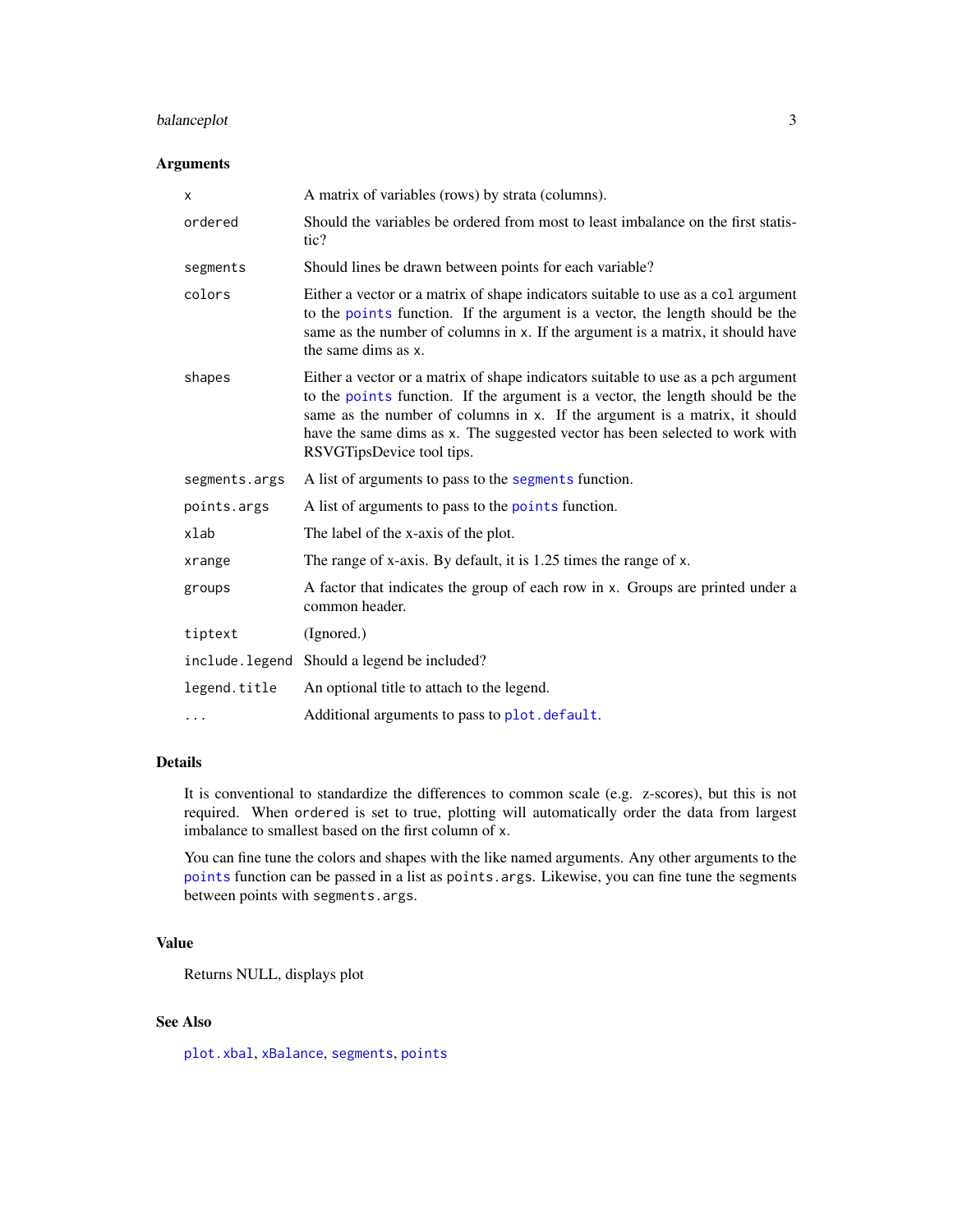#### Examples

```
set.seed(20121204)
# generate some balance data
nvars \leq -10varnames <- paste("V", letters[1:nvars])
balance_data <- matrix(c(rnorm(n = nvars, mean = 1, sd = 0.5),
                         rnorm(n = nvars, mean = 0, sd = 0.5)),
                       ncol = 2colnames(balance_data) <- c("Before Adjustment", "After Matching")
rownames(balance_data) <- varnames
balanceplot(balance_data,
                      colors = c("red", "green"),
                      xlab = "Balance Before/After Matching")
# base R graphics are allowed
abline(v = colMeans(balance_data), lty = 3, col = "grey")
```
flatten.xbalresult *Flattens xBalance output.*

#### Description

Details...

#### Usage

```
flatten.xbalresult(
  x,
  show.signif.stars = getOption("show.signif.stars"),
  show.pvals = !show.signif.stars,
  ...
)
```
#### Arguments

 $x \rightarrow x$ show.signif.stars Should signif stars be shown? show.pvals Should p-vals be shown? ... Ignored

<span id="page-3-0"></span>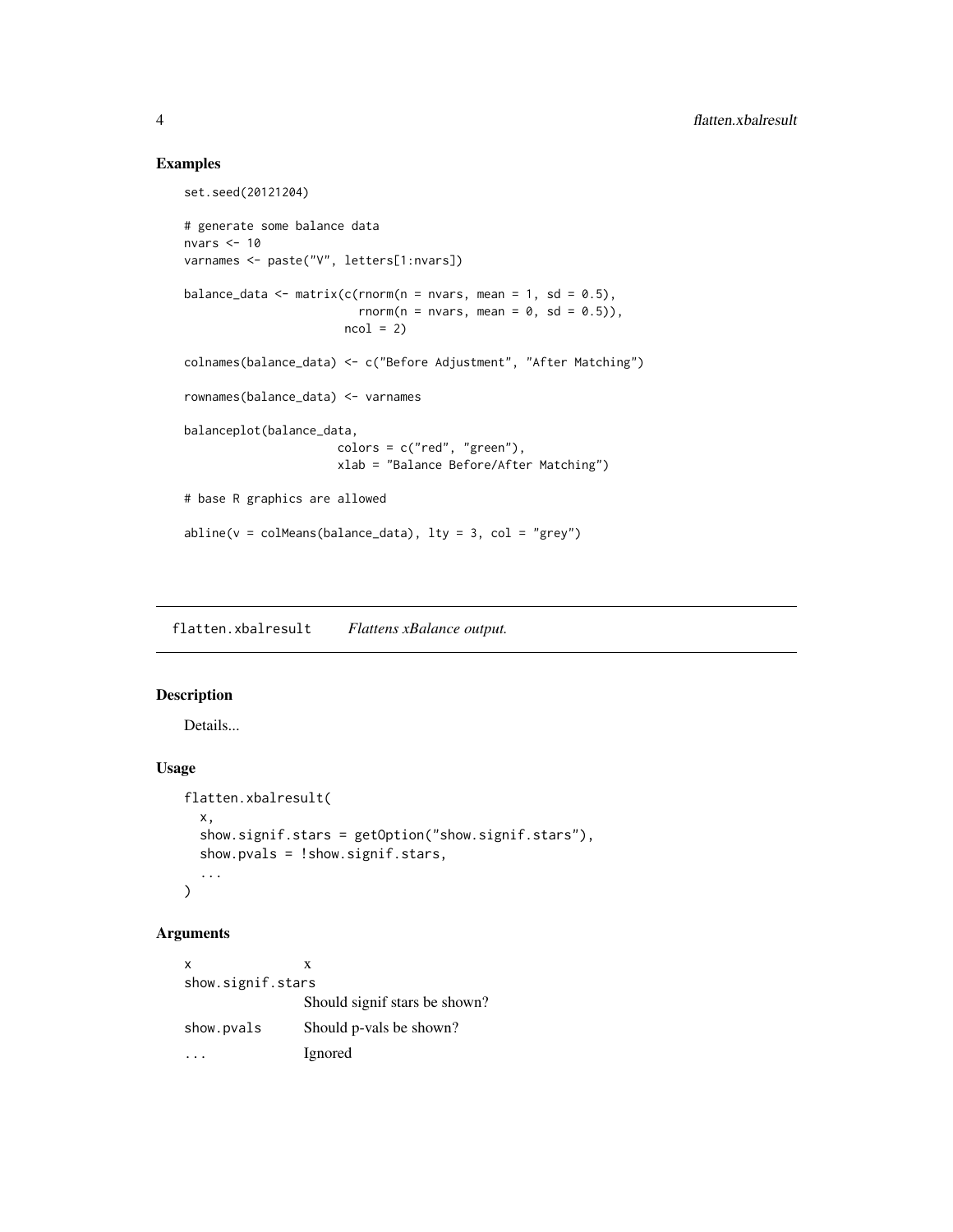#### <span id="page-4-0"></span>formula.xbal 5

### Value

Structure

formula.xbal *Returns* formula *attribute of an* xbal *object.*

#### Description

Returns formula attribute of an xbal object.

#### Usage

## S3 method for class 'xbal' formula(x, ...)

#### Arguments

x An xbal object. ... Ignored.

#### Value

The formula corresponding to xbal.

harmonic *Harmonic mean*

#### Description

Calculate harmonic mean

#### Usage

harmonic(data)

### Arguments

data Data.

#### Value

Harmonic mean.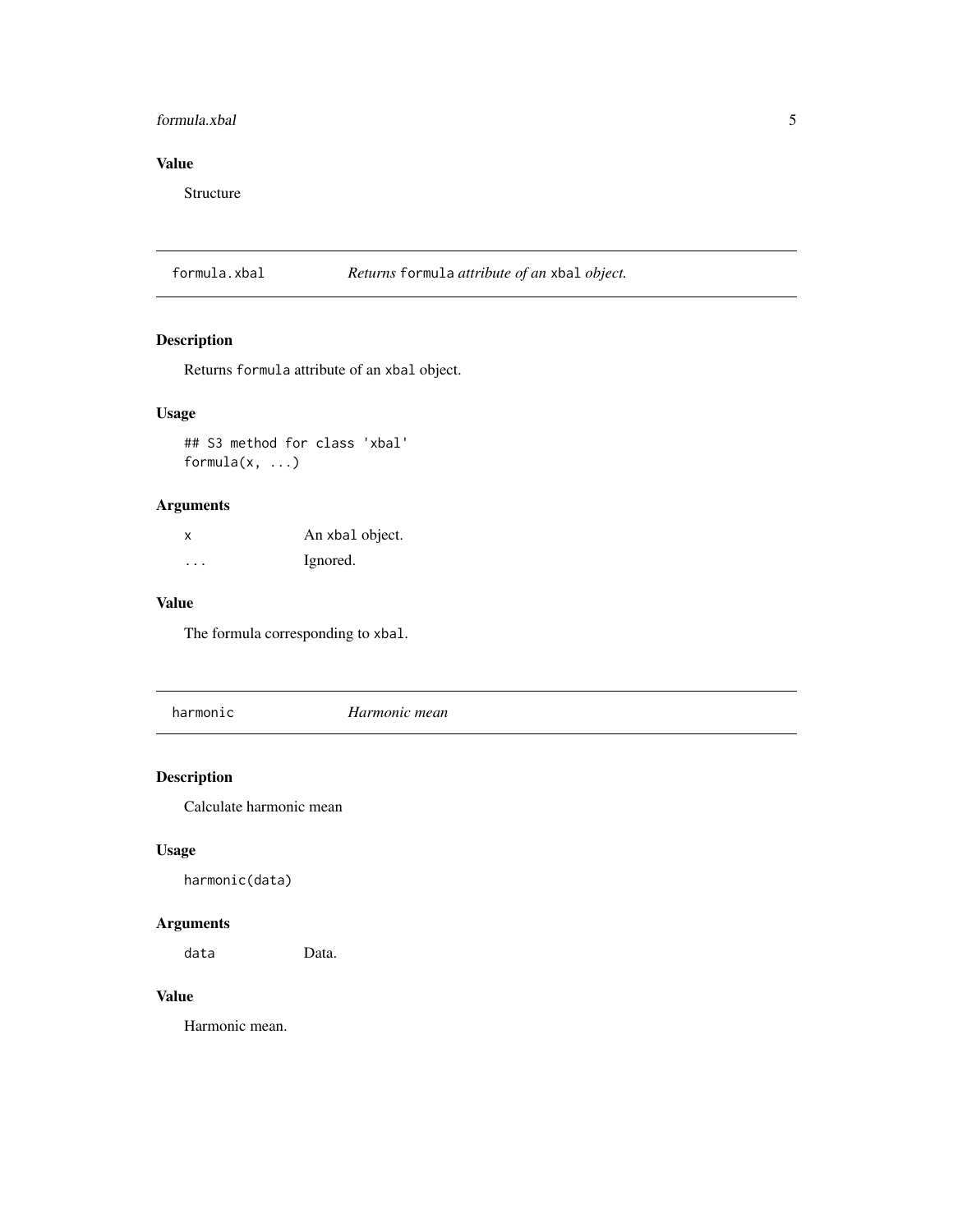<span id="page-5-0"></span>

Get p-value for Z-stats

#### Usage

makePval(zs)

#### Arguments

zs A Z-statistic.

#### Value

A P-value

naImpute *Impute NA's*

#### Description

Does this by doing something...

#### Usage

naImpute(FMLA, DATA, impfn = median, na.rm = TRUE)

# Arguments

| FMLA  | Formula                |
|-------|------------------------|
| DATA  | Data                   |
| impfn | Function for imputing. |
| na.rm | What to do with NA's   |

#### Value

Structure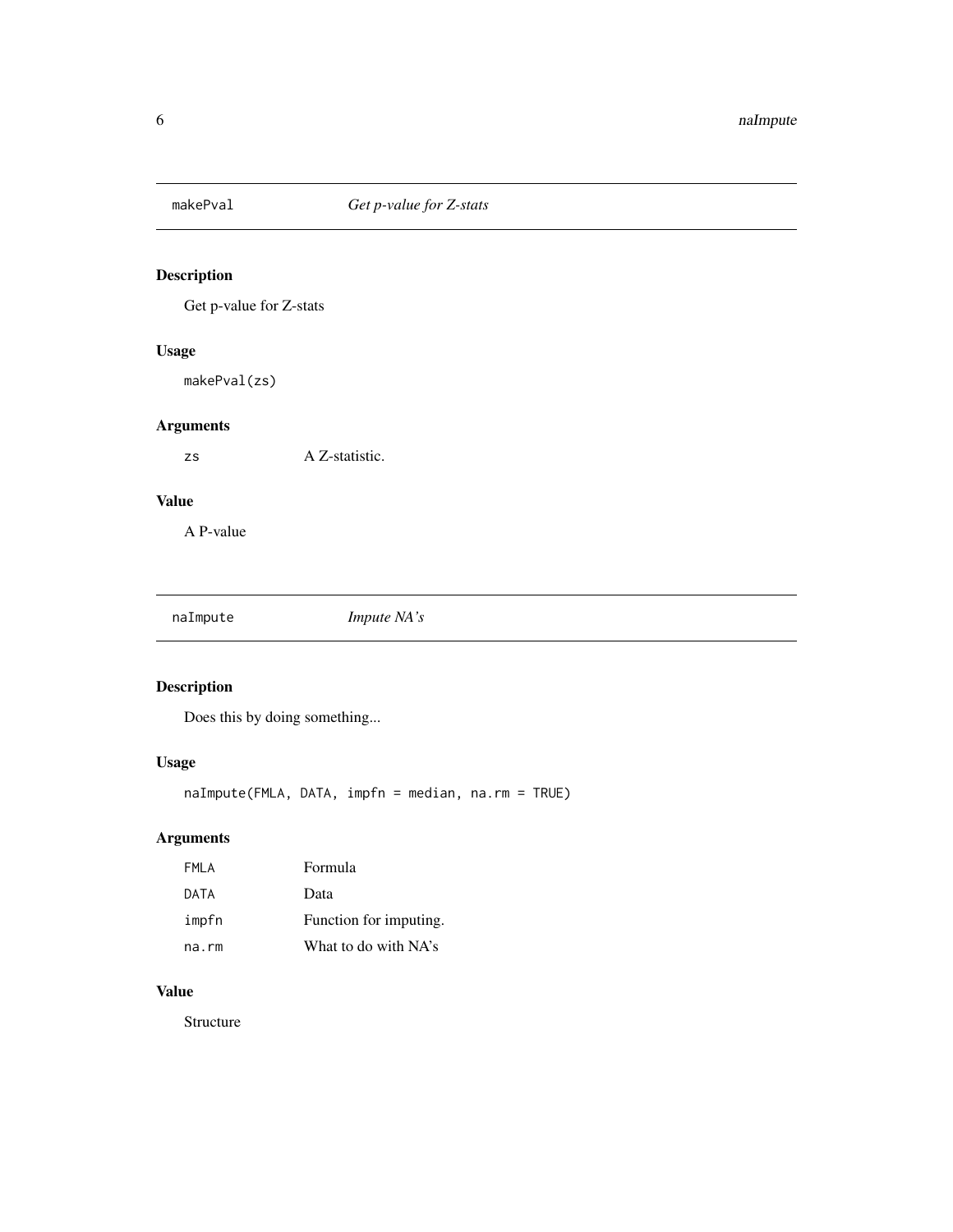<span id="page-6-0"></span>

The data relate to the construction of 32 light water reactor (LWR) plants constructed in the U.S.A in the late 1960's and early 1970's. The data was collected with the aim of predicting the cost of construction of further LWR plants. 6 of the power plants had partial turnkey guarantees and it is possible that, for these plants, some manufacturers' subsidies may be hidden in the quoted capital costs.

#### Usage

nuclearplants

#### Format

A data frame with 32 rows and 11 columns

- cost: The capital cost of construction in millions of dollars adjusted to 1976 base.
- date: The date on which the construction permit was issued. The data are measured in years since January 1 1990 to the nearest month.
- t1: The time between application for and issue of the construction permit.
- t2: The time between issue of operating license and construction permit.
- cap: The net capacity of the power plant (MWe).
- pr: A binary variable where 1 indicates the prior existence of a LWR plant at the same site.
- ne: A binary variable where 1 indicates that the plant was constructed in the north-east region of the U.S.A.
- ct: A binary variable where 1 indicates the use of a cooling tower in the plant.
- bw: A binary variable where 1 indicates that the nuclear steam supply system was manufactured by Babcock-Wilcox.
- cum.n: The cumulative number of power plants constructed by each architect-engineer.
- pt: A binary variable where 1 indicates those plants with partial turnkey guarantees.

#### Source

The data were obtained from the boot package, for which they were in turn taken from Cox and Snell (1981). Although the data themselves are the same as those in the nuclear data frame in the boot package, the row names of the data frame have been changed. (The new row names were selected to ease certain demonstrations in optmatch.)

This documentation page is also adapted from the boot package, written by Angelo Canty and ported to R by Brian Ripley.

#### References

Cox, D.R. and Snell, E.J. (1981) *Applied Statistics: Principles and Examples*. Chapman and Hall.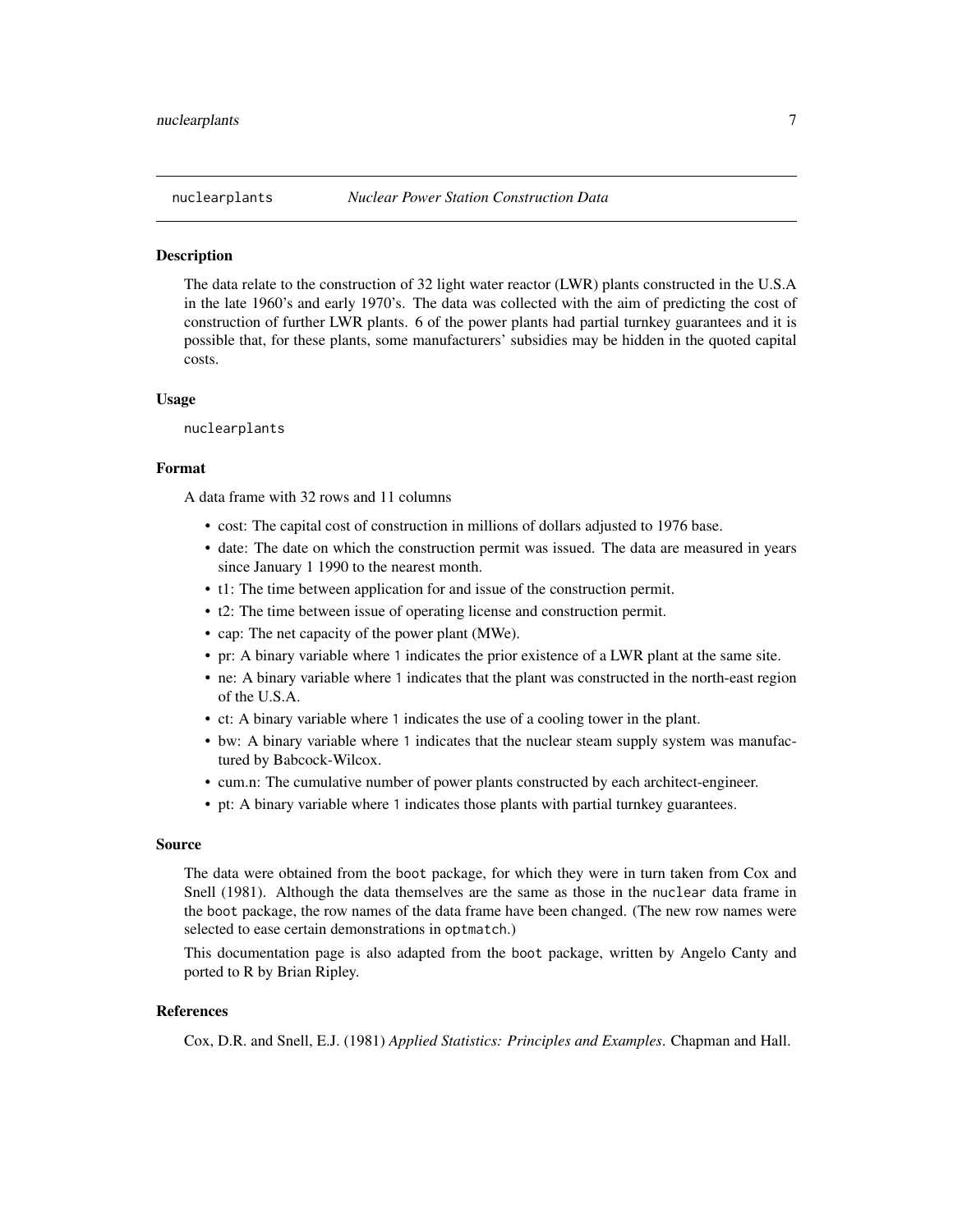<span id="page-7-1"></span><span id="page-7-0"></span>

The plot allows a quick visual comparison of the effect of different stratification designs on the comparability of different variables. This is not a replacement for the omnibus statistical test reported as part of [print.xbal](#page-9-1). This plot does allow the analyst an easy way to identify variables that might be the primary culprits of overall imbalances and/or a way to assess whether certain important covariates might be imbalanced even if the omnibus test reports that the stratification overall produces balance.

#### Usage

```
## S3 method for class 'xbal'
plot(
  x,
  xlab = "Standardized Differences",
  statistic = "std.diff",
  absolute = FALSE,
  strata.labels = NULL,
 variable.labels = NULL,
 groups = NULL,
  ...
)
```
#### Arguments

| x               | An object returned by xBalance                                                                                                                             |
|-----------------|------------------------------------------------------------------------------------------------------------------------------------------------------------|
| xlab            | The label for the x-axis of the plot                                                                                                                       |
| statistic       | The statistic to plot. The default choice of standardized difference is a good<br>choice as it will have roughly the same scale for all plotted variables. |
| absolute        | Convert the results to the absolute value of the statistic.                                                                                                |
| strata.labels   | A named vector of the from $c$ (strata1 = "Strata Label 1", ) that maps<br>the stratification schemes to textual labels.                                   |
| variable.labels |                                                                                                                                                            |
|                 | A named vector of the from $c(\text{var1} = \text{"Var Label1", \dots})$ that maps the vari-<br>ables to textual labels.                                   |
| groups          | A vector of group names for each variable in x\$results. By default, factor<br>level variables will be grouped.                                            |
| $\cdots$        | additional arguments to pass to balanceplot                                                                                                                |
|                 |                                                                                                                                                            |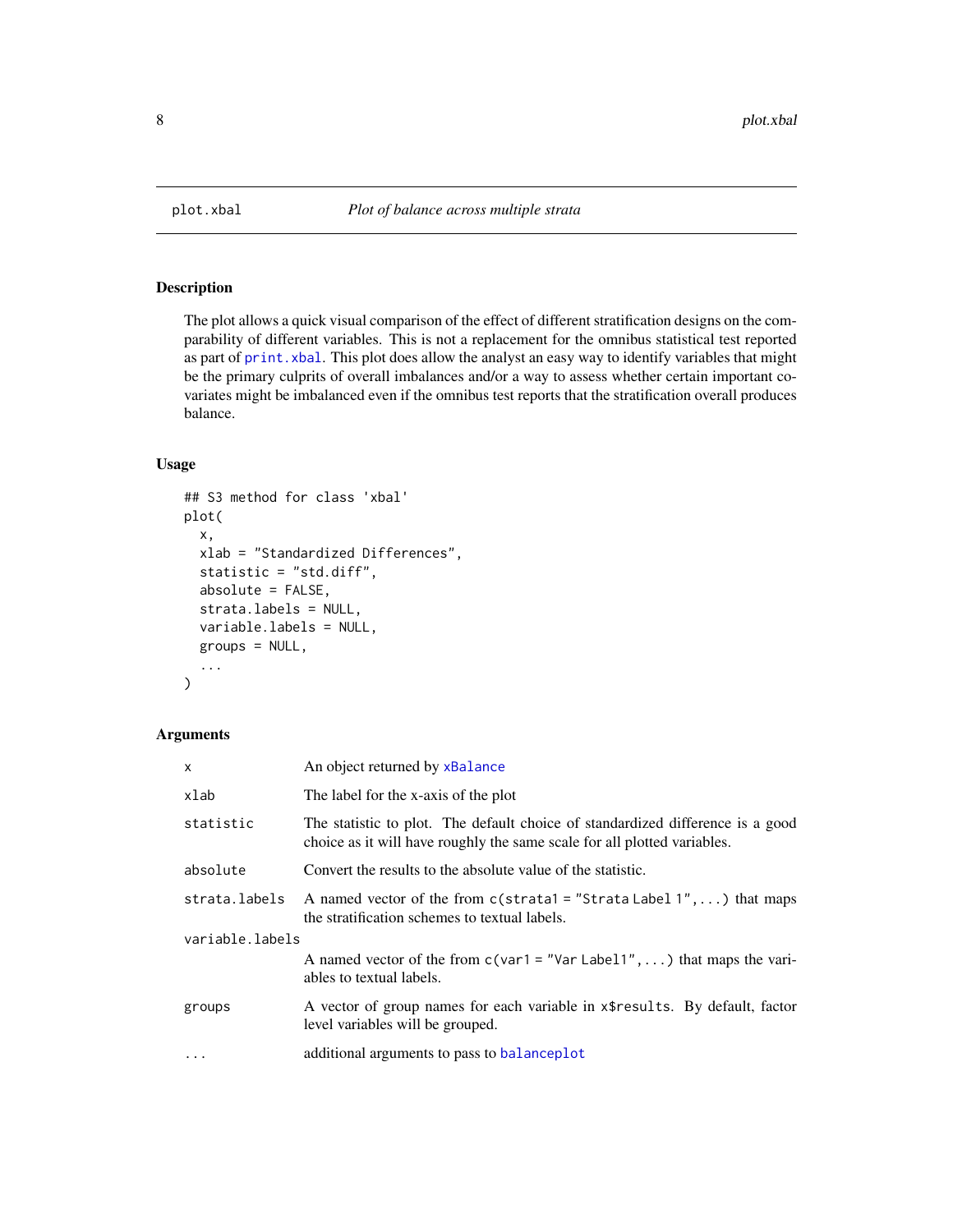#### <span id="page-8-0"></span>plot.xbal 9

#### Details

By default all variables and all strata are plotted. The scope of the plot can be reduced by using the subset. xbal function to make a smaller xbal object with only the desired variables or strata.

[xBalance](#page-12-1) can produce several different summary statistics for each variable, any of which can serve as the data for this plot. By default, the standardized differences between treated and control units makes a good choice as all variables are on the same scale. Other statistics can be selected using the statistic argument.

#### Value

Returns NULL, displays plot

#### See Also

[xBalance](#page-12-1), [subset.xbal](#page-11-1), [balanceplot](#page-1-1)

#### Examples

data(nuclearplants)

```
xb \le xBalance(pr \sim date + t1 + t2 + cap + ne + ct + bw + cum.n,
               data = nuclearplants,
               strata = list("none" = NULL,
                   "pt" = \simpt))
# Using the default grouping:
plot(xb, variable.labels = c(date = "Date",
             t1 = "Time 1",t2 = "Time 2"cap = "Capacity",
             ne = "In North East",
             ct = "Cooling Tower",
             bw = "Babcock-Wilcox",
             cum.n = "Total Plants Built"),
     strata.labels = c("none" = "Raw Data", "pt" = "Partial Turn-key"),absolute = TRUE)
# Using user supplied grouping
plot(xb, variable. labels = c(data = "Date",t1 = "Time 1",t2 = "Time 2",cap = "Capacity",
             ne = "In North East",
             ct = "Cooling Tower",
             bw = "Babcock-Wilcox",
             cum.n = "Total Plants Built"),
     strata.labels = c("none" = "Raw Data", "pt" = "Partial Turn-key"),
     absolute = TRUE,
     groups = c("Group A", "Group A", "Group A", "Group B",
                "Group B", "Group B", "Group A", "Group B"))
```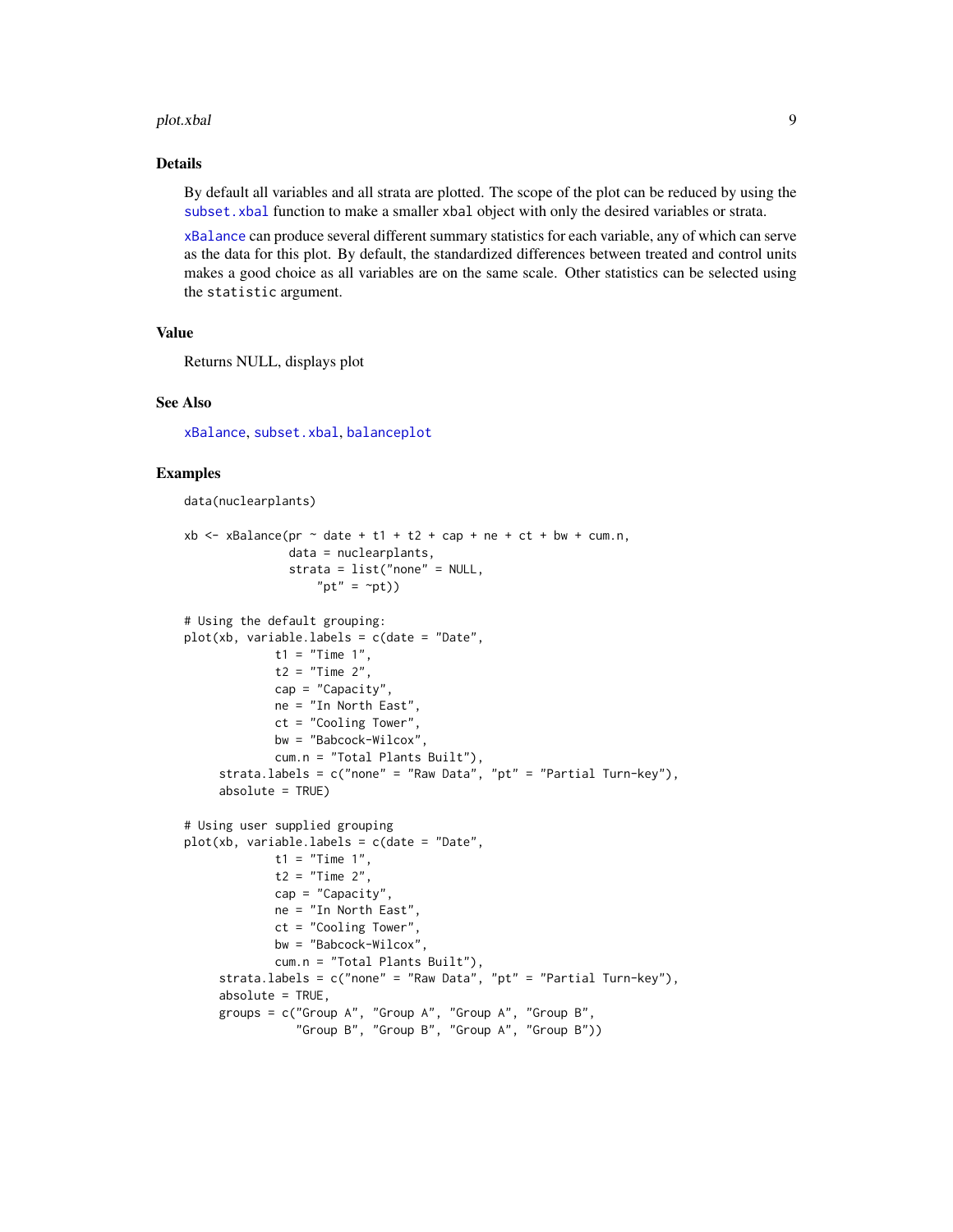<span id="page-9-1"></span><span id="page-9-0"></span>

A print method for xBalance objects.

#### Usage

```
## S3 method for class 'xbal'
print(
 x,
 which.strata = dimnames(x$results)[["strata"]],
 which.stats = dimnames(x$results)[["stat"]],
 which.vars = dimnames(x$results)[["vars"]],
 print.overall = TRUE,
 digits = NULL,
 printme = TRUE,
  show.signif.stars = getOption("show.signif.stars"),
  show.pvals = !show.signif.stars,
 horizontal = TRUE,
  ...
)
```
#### Arguments

| $\mathsf{x}$      | An object of class "xbal" which is the result of a call to xBalance.                                                                       |
|-------------------|--------------------------------------------------------------------------------------------------------------------------------------------|
| which.strata      | The stratification candidates to include in the printout. Default is all.                                                                  |
| which.stats       | The test statistics to include. Default is all those requested from the call to<br>xBalance.                                               |
| which.vars        | The variables for which test information should be displayed. Default is all.                                                              |
| print.overall     | Should the omnibus test be reported? Default is TRUE.                                                                                      |
| digits            | To how many digits should the results be displayed? Default is $max(2, getOptions("digits") - 4)$ .                                        |
| printme           | Print the table to the console? Default is TRUE.                                                                                           |
| show.signif.stars |                                                                                                                                            |
|                   | Use stars to indicate z-statistics larger than conventional thresholds. Default is<br>TRUE.                                                |
| show.pvals        | Instead of stars, use p-values to summarize the information in the z-statistics.<br>Default is FALSE.                                      |
| horizontal        | Display the results for different candidate stratifications side-by-side (Default,<br>TRUE), or as a list for each stratification (FALSE). |
| $\cdots$          | Other arguments. Not currently used.                                                                                                       |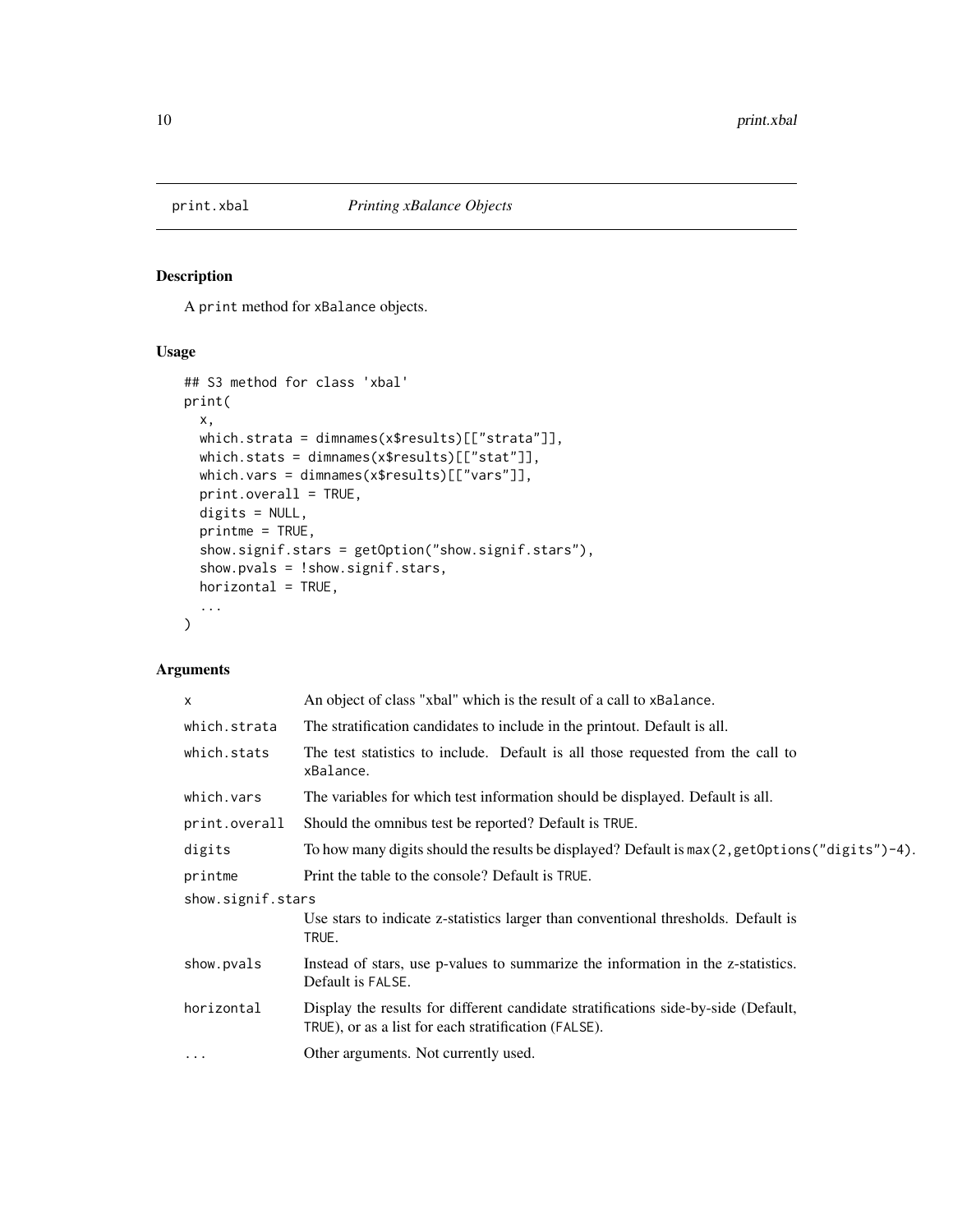#### print.xbal 11

#### Value

vartable The formatted table of variable-by-variable statistics for each stratification.

overalltable If the overall Chi-squared statistic is requested, a formatted version of that table is returned.

#### See Also

xBalance

#### Examples

```
data(nuclearplants)
xb0<-xBalance(pr^2 date + t1 + t2 + cap + ne + ct + bw + cum.n,data=nuclearplants)
print(xb0)
xb1 < -xBalance(pr~ date + t1 + t2 + cap + ne + ct + bw + cum.n,
        strata = data.frame(unstrat = factor(character(32)),
                            pt = factor(nuclearplants$pt)),
        data = nuclearplants,
        report = c("all"))str(xb1)
print(xb1)
print(xb1, show.pvals = TRUE)
print(xb1, horizontal = FALSE)## The following doesn't work yet.
## Not run: print(xb1, which.vars=c("date","t1"),
        which.stats=c("adj.means","z.scores","p.values"))
## End(Not run)
## The following example prints the adjusted means
## labeled as "treatmentvar=0" and "treatmentvar=1" using the
## formula provided to xBalance().
print(xb1,
     which.vars = c("date", "t1"),which.stats = c("pr=0", "pr=1", "z", "p")## Now, not asking for the omnibus test
xb2 < -xBalance(pr~ date + t1 + t2 + cap + ne + ct + bw + cum.n,
        strata = data.frame(unstrat = factor(character(32)),
                            pt = factor(nuclearplants$pt)),
        data = nuclearplants,
        report = c("all"))
```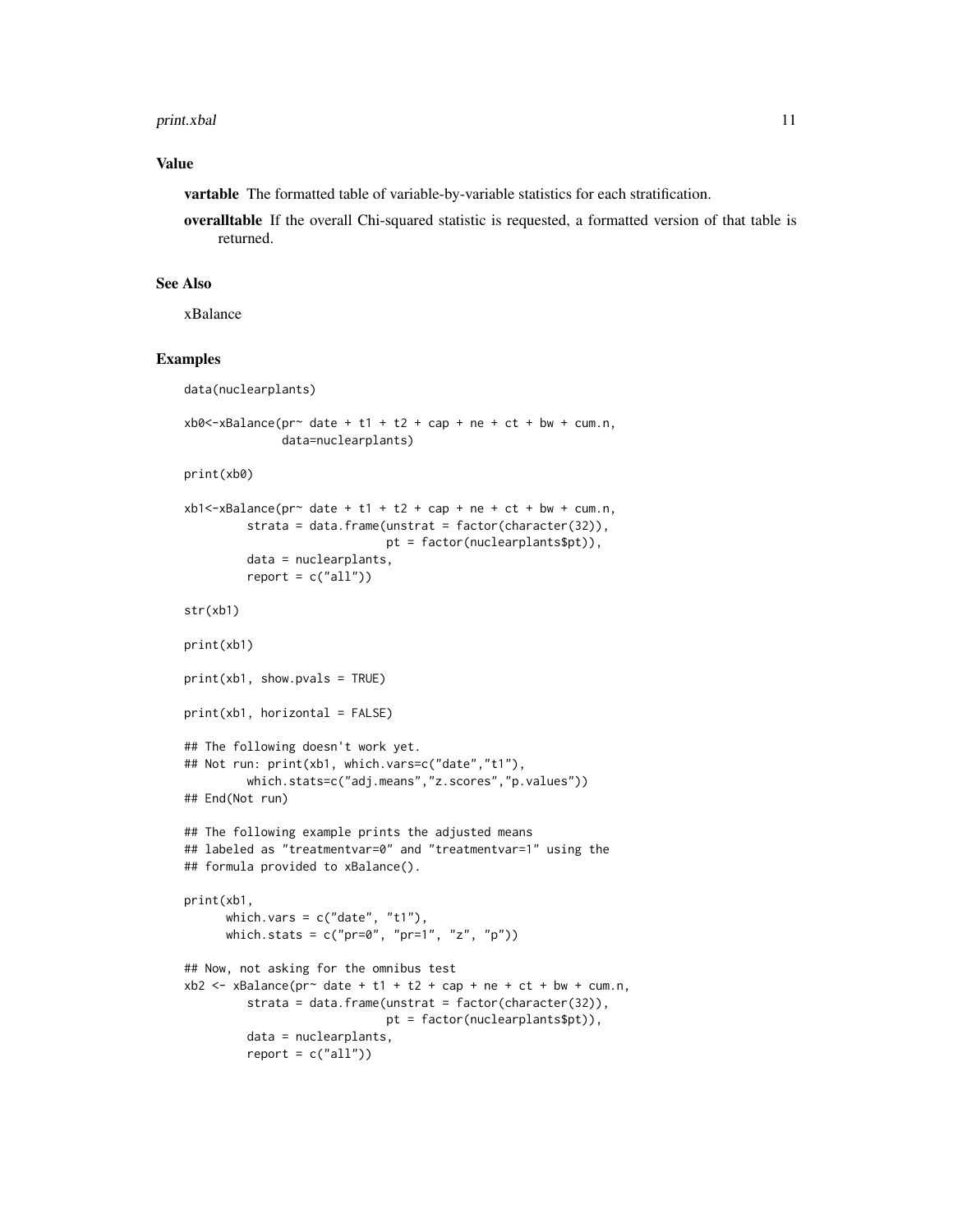```
print(xb2, which.strata = "pt")
```
<span id="page-11-1"></span>

If any of the arguments are not specified, all the of relevant items are included.

#### Usage

```
## S3 method for class 'xbal'
subset(x, vars = NULL, strata = NULL, stats = NULL, tests = NULL, ...)
```
#### Arguments

| X      | The xbal object, the result of a call to xBalance     |
|--------|-------------------------------------------------------|
| vars   | The variable names to select.                         |
| strata | The strata names to select.                           |
| stats  | The names of the variable level statistics to select. |
| tests  | The names of the group level tests to select.         |
|        | Other arguments (ignored)                             |

#### Value

A xbal object with just the appropriate items selected.

| withOptions | Safe way to temporarily override options() |
|-------------|--------------------------------------------|
|             |                                            |

### Description

Safe way to temporarily override options()

#### Usage

withOptions(optionsToChange, fun)

#### Arguments

```
optionsToChange
              Which options.
fun Function to run with new options.
```
#### Value

Result of fun.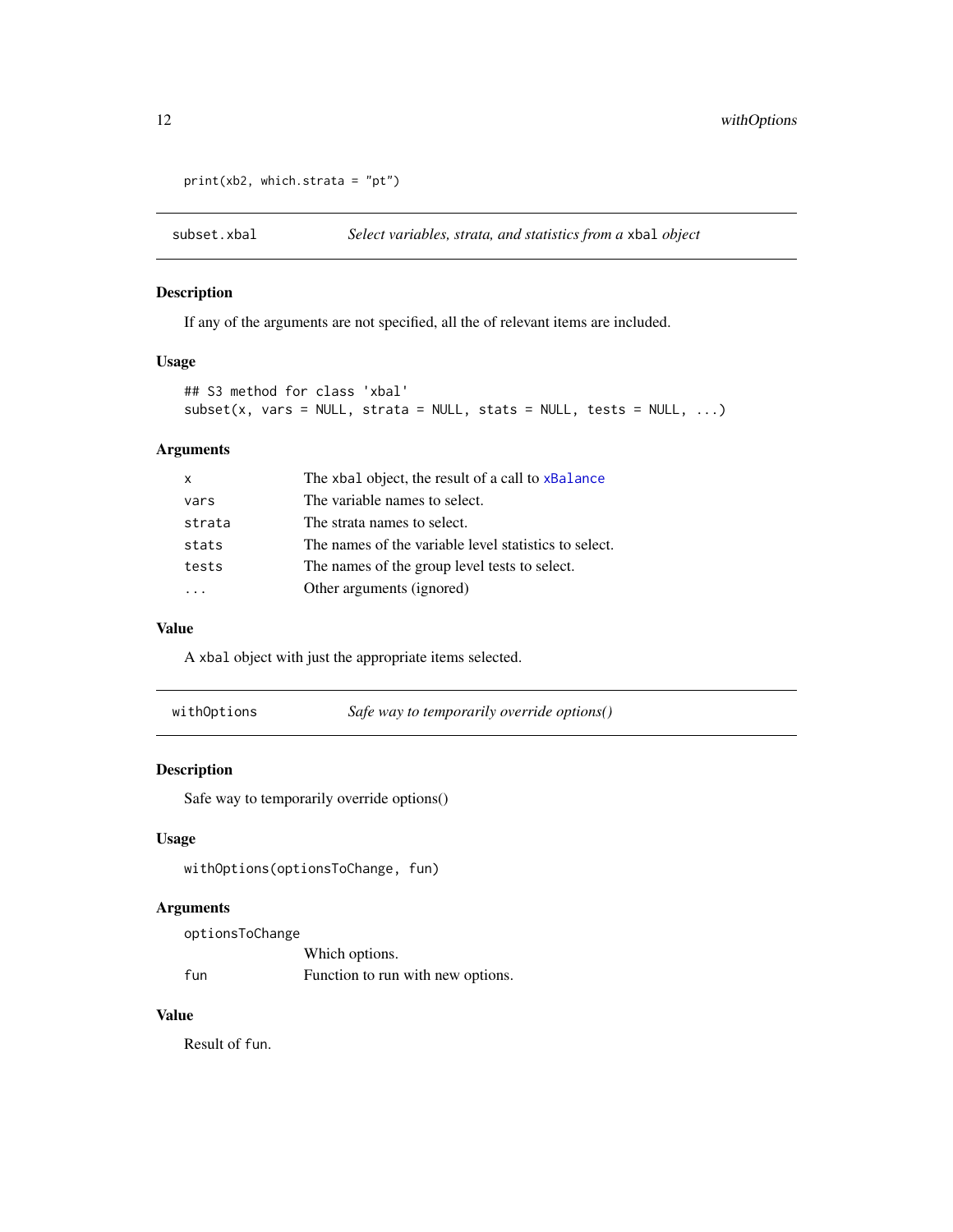<span id="page-12-1"></span><span id="page-12-0"></span>Given covariates, a treatment variable, and a stratifying factor, calculates standardized mean differences along each covariate, with and without the stratification and tests for conditional independence of the treatment variable and the covariates within strata.

#### Usage

```
xBalance(
  fmla,
  strata = list(unstrat = NULL),data,
  report = c("std.diffs", "z.scores", "adj.means", "adj.mean.diffs",
    "adj.mean.diffs.null.sd", "chisquare.test", "p.values", "all")[1:2],
  stratum.weights = harmonic,
  na.rm = FALSE,
  covariate.scaling = NULL,
  normalize.weights = TRUE,
  impfn = median,
  post.alignment.transform = NULL
)
```
#### Arguments

| fmla            | A formula containing an indicator of treatment assignment on the left hand side<br>and covariates at right.                                                                                                                                                                                  |
|-----------------|----------------------------------------------------------------------------------------------------------------------------------------------------------------------------------------------------------------------------------------------------------------------------------------------|
| strata          | A list of right-hand-side-only formulas containing the factor(s) identifying the<br>strata, with NULL entries interpreted as no stratification; or a factor with length<br>equal to the number of rows in data; or a data frame of such factors. See below<br>for examples.                  |
| data            | A data frame in which fmla and strata are to be evaluated.                                                                                                                                                                                                                                   |
| report          | Character vector listing measures to report for each stratification; a subset of<br>c("adj.means","adj.mean.diffs","adj.mean.diffs.null.sd","chisquare.test","std.diffs"<br>P-values reported are two-sided for the null-hypothesis of no effect. The option<br>"all" requests all measures. |
| stratum.weights |                                                                                                                                                                                                                                                                                              |
|                 | Weights to be applied when aggregating across strata specified by strata, de-                                                                                                                                                                                                                |
|                 |                                                                                                                                                                                                                                                                                              |

faulting to weights proportional to the harmonic mean of treatment and control group sizes within strata. This can be either a function used to calculate the weights or the weights themselves; if strata is a data frame, then it can be such a function, a list of such functions, or a data frame of stratum weighting schemes corresponding to the different stratifying factors of strata. See details.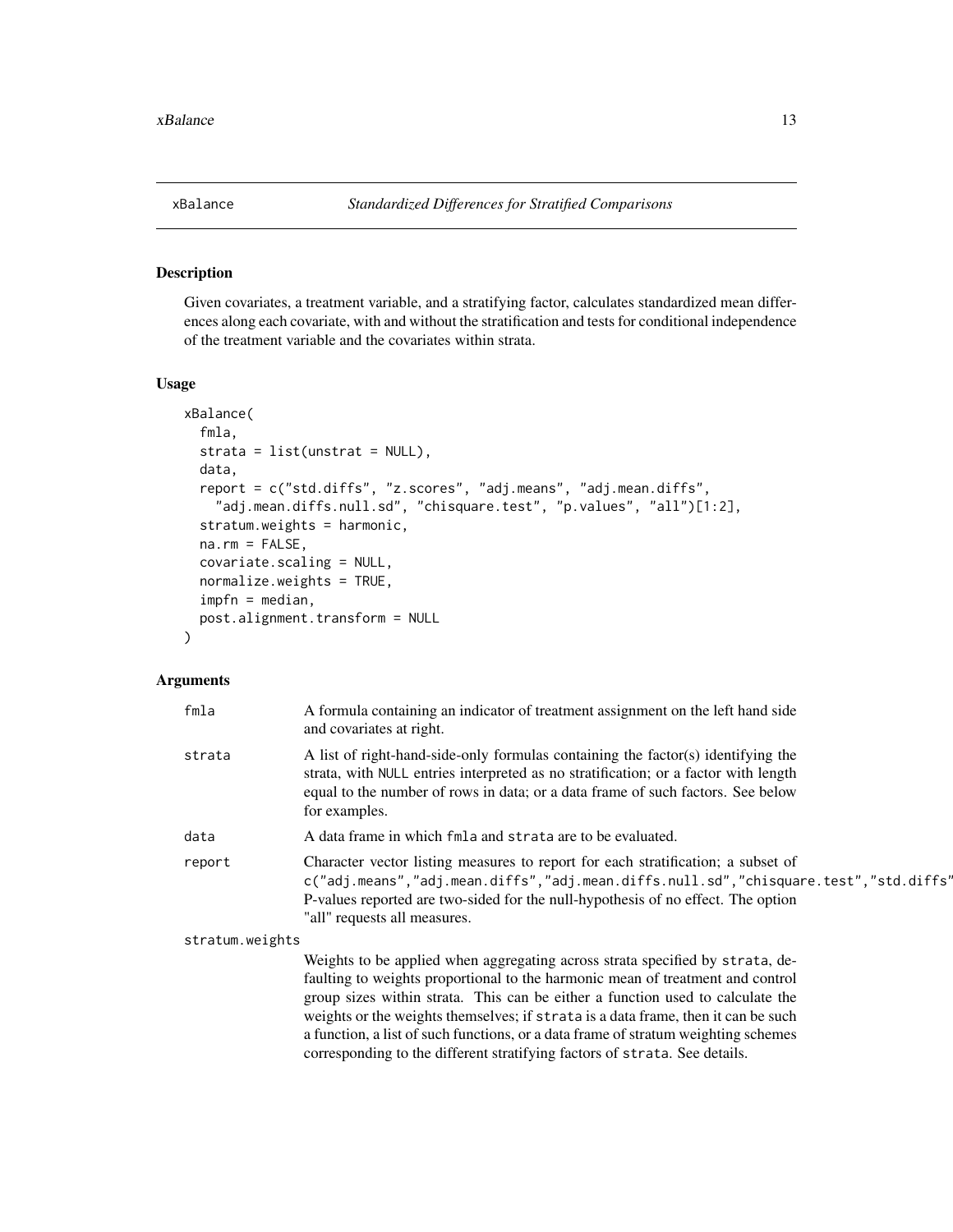<span id="page-13-0"></span>

|                   | $na$ . $rm$              | Whether to remove rows with NAs on any variables mentioned on the RHS of<br>fmla (i.e. listwise deletion). Defaults to FALSE, wherein rows aren't deleted but<br>for each variable with NAs a missing-data indicator variable is added to the vari-<br>ables on which balance is calculated and medians are imputed for the variable<br>with missing data (in RItools versions 0.1-9 and before the default imputation<br>was the mean, in RItools versions 0.1-11 and henceforth the default is the me- |  |  |  |  |  |
|-------------------|--------------------------|----------------------------------------------------------------------------------------------------------------------------------------------------------------------------------------------------------------------------------------------------------------------------------------------------------------------------------------------------------------------------------------------------------------------------------------------------------------------------------------------------------|--|--|--|--|--|
|                   |                          | dian). See the example below.                                                                                                                                                                                                                                                                                                                                                                                                                                                                            |  |  |  |  |  |
| covariate.scaling |                          |                                                                                                                                                                                                                                                                                                                                                                                                                                                                                                          |  |  |  |  |  |
|                   |                          | A scale factor to apply to covariates in calculating std. diffs. If NULL, xBalance<br>pools standard deviations of each variable in the treatment and control group<br>(defining these groups according to whether the LHS of formula is greater than<br>or equal to 0). Also, see details.                                                                                                                                                                                                              |  |  |  |  |  |
|                   | normalize.weights        |                                                                                                                                                                                                                                                                                                                                                                                                                                                                                                          |  |  |  |  |  |
|                   |                          | If TRUE, then stratum weights are normalized so as to sum to 1. Defaults to TRUE.                                                                                                                                                                                                                                                                                                                                                                                                                        |  |  |  |  |  |
|                   | impfn                    | A function to impute missing values when na. rm=FALSE. Currently median. To<br>impute means use mean.default.                                                                                                                                                                                                                                                                                                                                                                                            |  |  |  |  |  |
|                   | post.alignment.transform |                                                                                                                                                                                                                                                                                                                                                                                                                                                                                                          |  |  |  |  |  |
|                   |                          | Optional transformation applied to covariates just after their stratum means are<br>subtracted off.                                                                                                                                                                                                                                                                                                                                                                                                      |  |  |  |  |  |
|                   |                          |                                                                                                                                                                                                                                                                                                                                                                                                                                                                                                          |  |  |  |  |  |

#### Details

In the unstratified case, the standardized difference of covariate means is the mean in the treatment group minus the mean in the control group, divided by the S.D. (standard deviation) in the same variable estimated by pooling treatment and control group S.D.s on the same variable. In the stratified case, the denominator of the standardized difference remains the same but the numerator is a weighted average of within-stratum differences in means on the covariate. By default, each stratum is weighted in proportion to the harmonic mean  $1/[(1/a+1/b)/2] = 2*a*b/(a+b)$  of the number of treated units (a) and control units (b) in the stratum; this weighting is optimal under certain modeling assumptions (discussed in Kalton 1968, Hansen and Bowers 2008). This weighting can be modified using the stratum.weights argument; see below.

When the treatment variable, the variable specified by the left-hand side of fmla, is not binary, xBalance calculates the covariates' regressions on the treatment variable, in the stratified case pooling these regressions across strata using weights that default to the stratum-wise sum of squared deviations of the treatment variable from its stratum mean. (Applied to binary treatment variables, this recipe gives the same result as the one given above.) In the numerator of the standardized difference, we get a "pooled S.D." from separating units into two groups, one in which the treatment variable is 0 or less and another in which it is positive. If report includes "adj.means", covariate means for the former of these groups are reported, along with the sums of these means and the covariates' regressions on either the treatment variable, in the unstratified ("pre") case, or the treatment variable and the strata, in the stratified ("post") case.

stratum.weights can be either a function or a numeric vector of weights. If it is a numeric vector, it should be non-negative and it should have stratum names as its names. (i.e., its names should be equal to the levels of the factor specified by strata.) If it is a function, it should accept one argument, a data frame containing the variables in data and additionally Tx.grp and stratum.code, and return a vector of non-negative weights with stratum codes as names; for an example, do getFromNamespace("harmonic","RItools").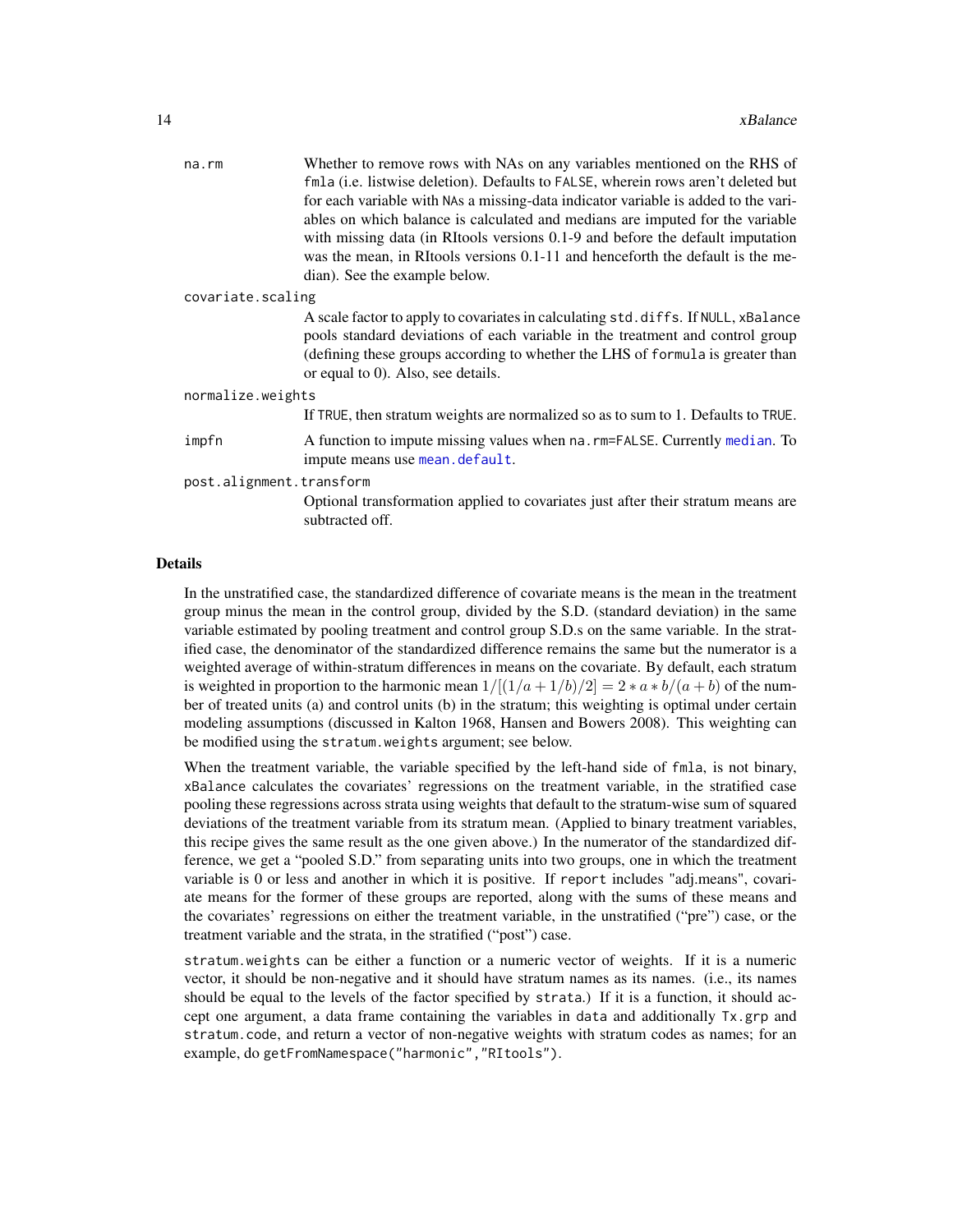#### xBalance 15

If covariate. scaling is not NULL, no scaling is applied. This behavior is likely to change in future versions. (If you want no scaling, set covariate, scaling=1, as this is likely to retain this meaning in the future.)

adj.mean.diffs.null.sd returns the standard deviation of the Normal approximated randomization distribution of the strata-adjusted difference of means under the strict null of no effect.

#### Value

An object of class c("xbal","list"). There are plot, print, and xtable methods for class "xbal"; the print method is demonstrated in the examples.

#### Note

Evidence pertaining to the hypothesis that a treatment variable is not associated with differences in covariate values is assessed by comparing the differences of means (or regression coefficients), without standardization, to their distributions under hypothetical shuffles of the treatment variable, a permutation or randomization distribution. For the unstratified comparison, this reference distribution consists of differences (more generally, regression coefficients) when the treatment variable is permuted without regard to strata. For the stratified comparison, the reference distribution is determined by randomly permuting the treatment variable within strata, then re-calculating the treatment-control differences (regressions of each covariate on the permuted treatment variable). Significance assessments are based on the large-sample Normal approximation to these reference distributions.

#### Author(s)

Ben Hansen and Jake Bowers and Mark Fredrickson

#### References

Hansen, B.B. and Bowers, J. (2008), "Covariate Balance in Simple, Stratified and Clustered Comparative Studies," *Statistical Science* 23.

Kalton, G. (1968), "Standardization: A technique to control for extraneous variables," *Applied Statistics* 17, 118–136.

#### Examples

```
data(nuclearplants)
##No strata, default output
xBalance(pr~ date + t1 + t2 + cap + ne + ct + bw + cum.n,
        data=nuclearplants)
##No strata, all output
xBalance(pr^{\sim} date + t1 + t2 + cap + ne + ct + bw + cum.n,data=nuclearplants,
        report=c("all"))
##Stratified, all output
xBalance(pr~.-cost-pt, strata=factor(nuclearplants$pt),
        data=nuclearplants,
```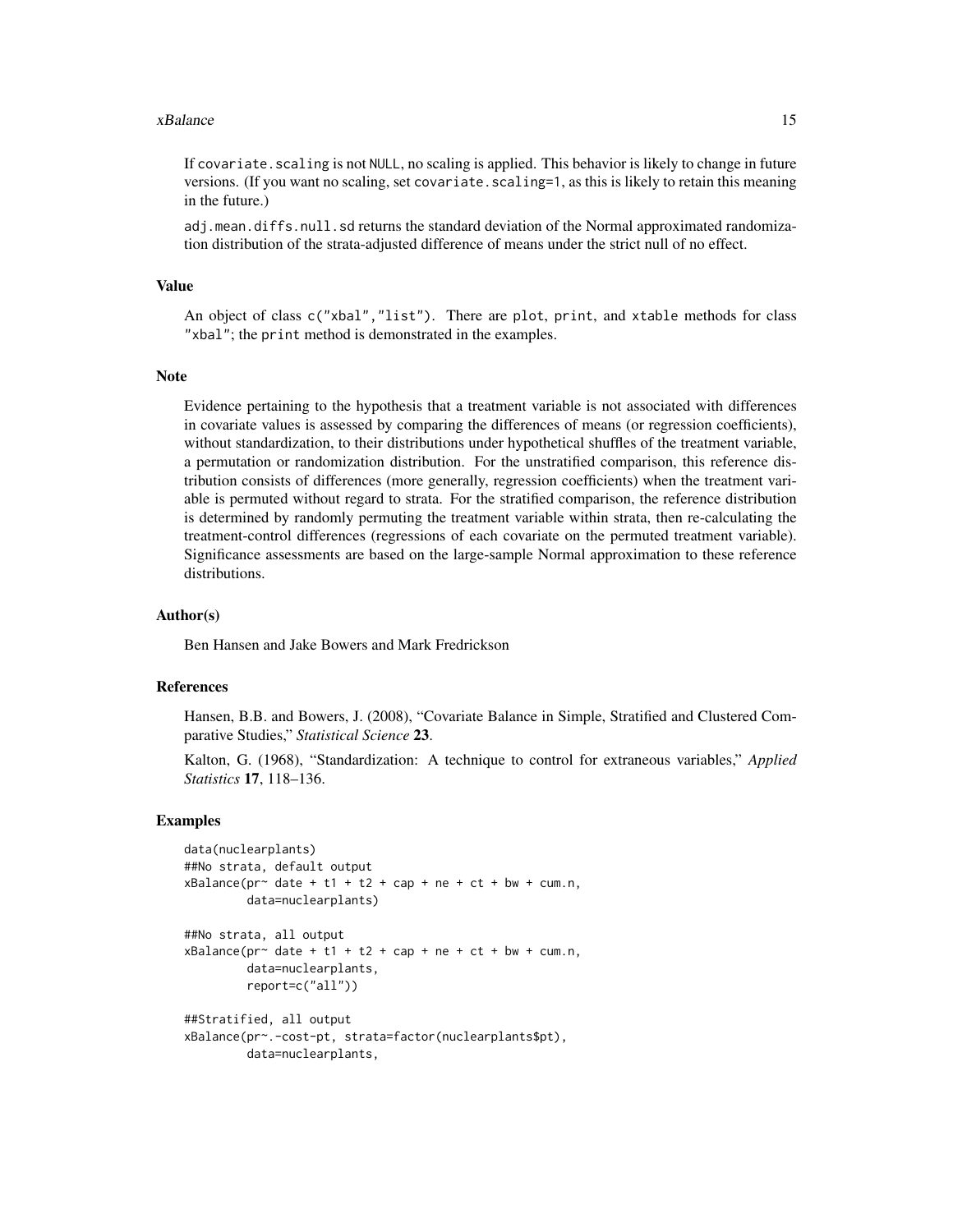```
report=c("adj.means", "adj.mean.diffs",
                  "adj.mean.diffs.null.sd",
                  "chisquare.test", "std.diffs",
                  "z.scores", "p.values"))
##Comparing unstratified to stratified, just adjusted means and
#omnibus test
xBalance(pr^{\sim} date + t1 + t2 + cap + ne + ct + bw + cum.n,strata=list(unstrat=NULL, pt=~pt),
        data=nuclearplants,
        report=c("adj.means", "chisquare.test"))
##Comparing unstratified to stratified, just adjusted means and
#omnibus test
xBalance(pr^{\sim} date + t1 + t2 + cap + ne + ct + bw + cum.n,strata=data.frame(unstrat=factor('none'),
           pt=factor(nuclearplants$pt)),
        data=nuclearplants,
        report=c("adj.means", "chisquare.test"))
##Missing data handling.
testdata<-nuclearplants
testdata$date[testdata$date<68]<-NA
##na.rm=FALSE by default
xBalance(pr \sim date, data = testdata, report="all")xBalance(pr \sim date, data = testdata, na.rm = TRUE, report="all")##To match versions of RItools 0.1-9 and older, impute means
#rather than medians.
##Not run, impfn option is not implemented in the most recent version
## Not run: xBalance(pr ~ date, data = testdata, na.rm = FALSE,
           report="all", impfn=mean.default)
## End(Not run)
##Comparing unstratified to stratified, just one-by-one wilcoxon
#rank sum tests and omnibus test of multivariate differences on
#rank scale.
xBalance(pr^{\sim} date + t1 + t2 + cap + ne + ct + bw + cum.n,strata=data.frame(unstrat=factor('none'),
           pt=factor(nuclearplants$pt)),
         data=nuclearplants,
        report=c("adj.means", "chisquare.test"),
post.alignment.transform=rank)
```
xBalance.find.goodstrats

*xBalance helper function*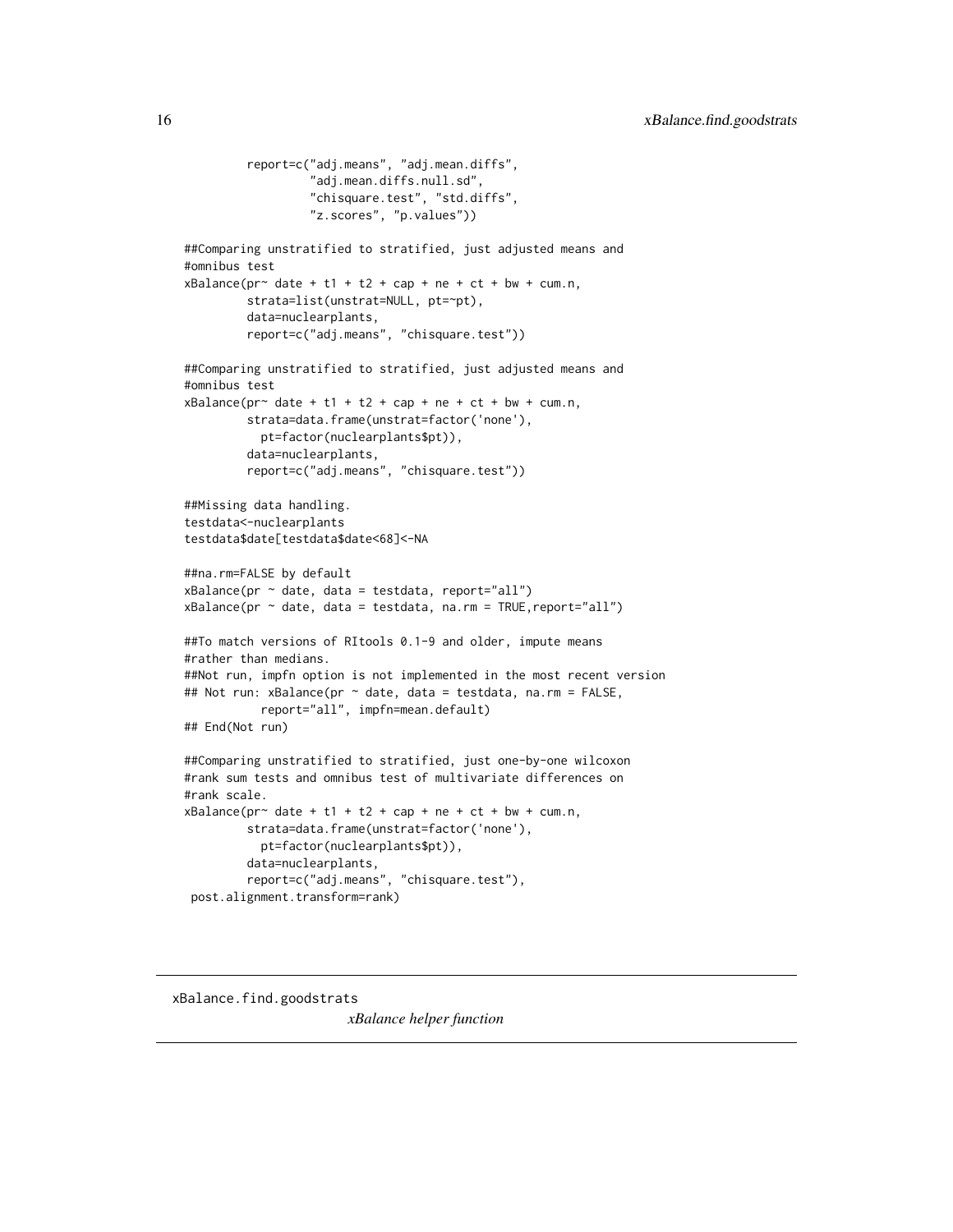#### <span id="page-16-0"></span>xBalance.make.stratwts 17

#### Description

Finds good strata

#### Usage

```
xBalance.find.goodstrats(ss.df, zz, mm)
```
#### Arguments

| ss.df | Degrees of freedom. |
|-------|---------------------|
| ΖZ    | Treatment           |
| mm    | mm                  |

#### Value

Data.frame

xBalance.make.stratwts

*xBalance helper function*

#### Description

Makes strata weights

#### Usage

```
xBalance.make.stratwts(
  stratum.weights,
  ss.df,
  goodstrat.df,
 zz,
 data,
 normalize.weights
)
```
## Arguments

stratum.weights Weights ss.df df. goodstrat.df df. zz treatment data data normalize.weights weights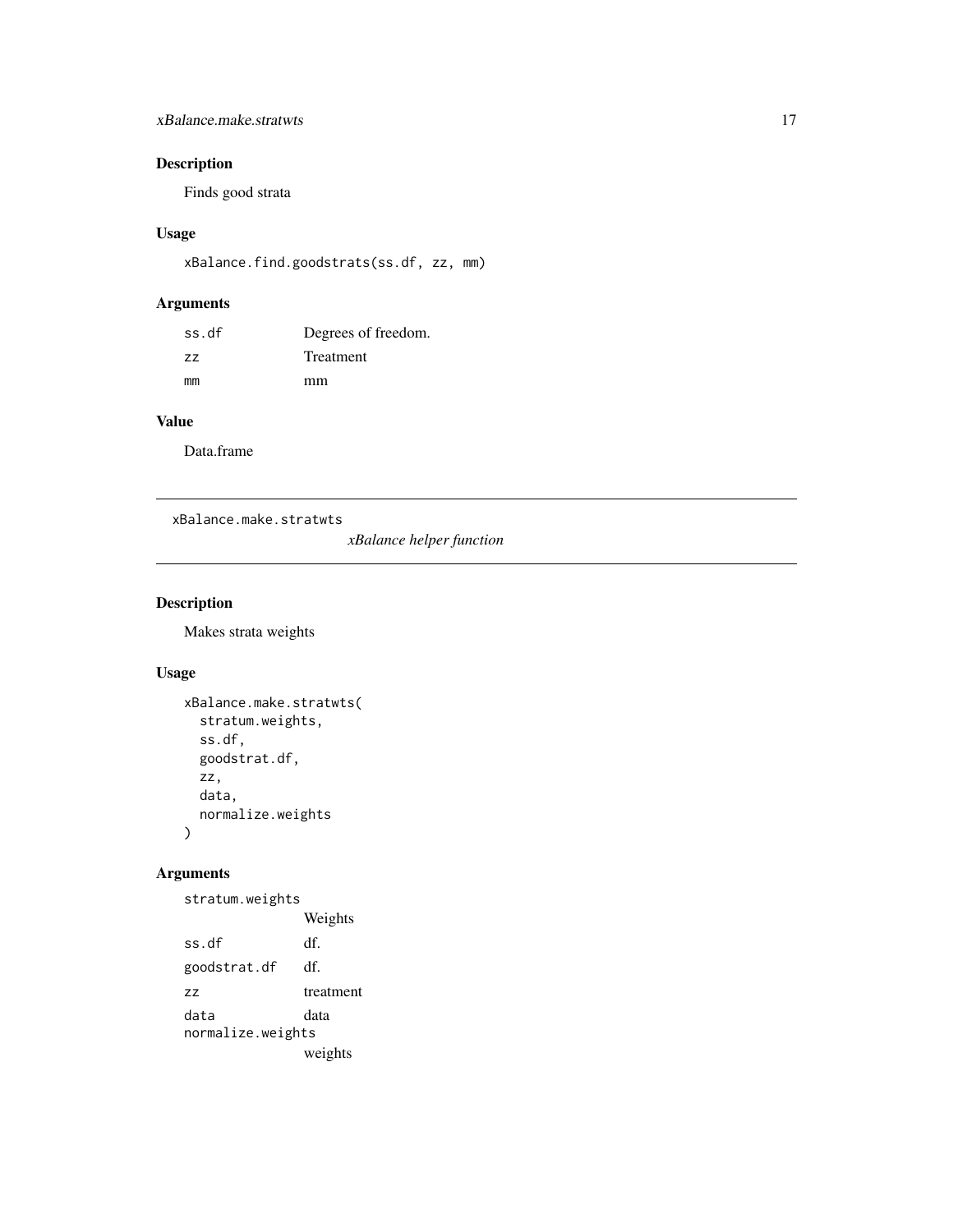#### <span id="page-17-0"></span>Value

list

xBalance.makeMM *Helper function for xBalance*

#### Description

Make MM

#### Usage

xBalance.makeMM(tfm, dat)

#### Arguments

| tfm | tfm  |
|-----|------|
| dat | data |

#### Value

mm

xBalance.makepooledsd *xBalance helper function*

#### Description

Make pooled SD

#### Usage

```
xBalance.makepooledsd(zz, mm, pre.n)
```
#### Arguments

| ZZ.   | Treatment |
|-------|-----------|
| mm    | mm        |
| pre.n | pre.n     |

#### Value

pooled SD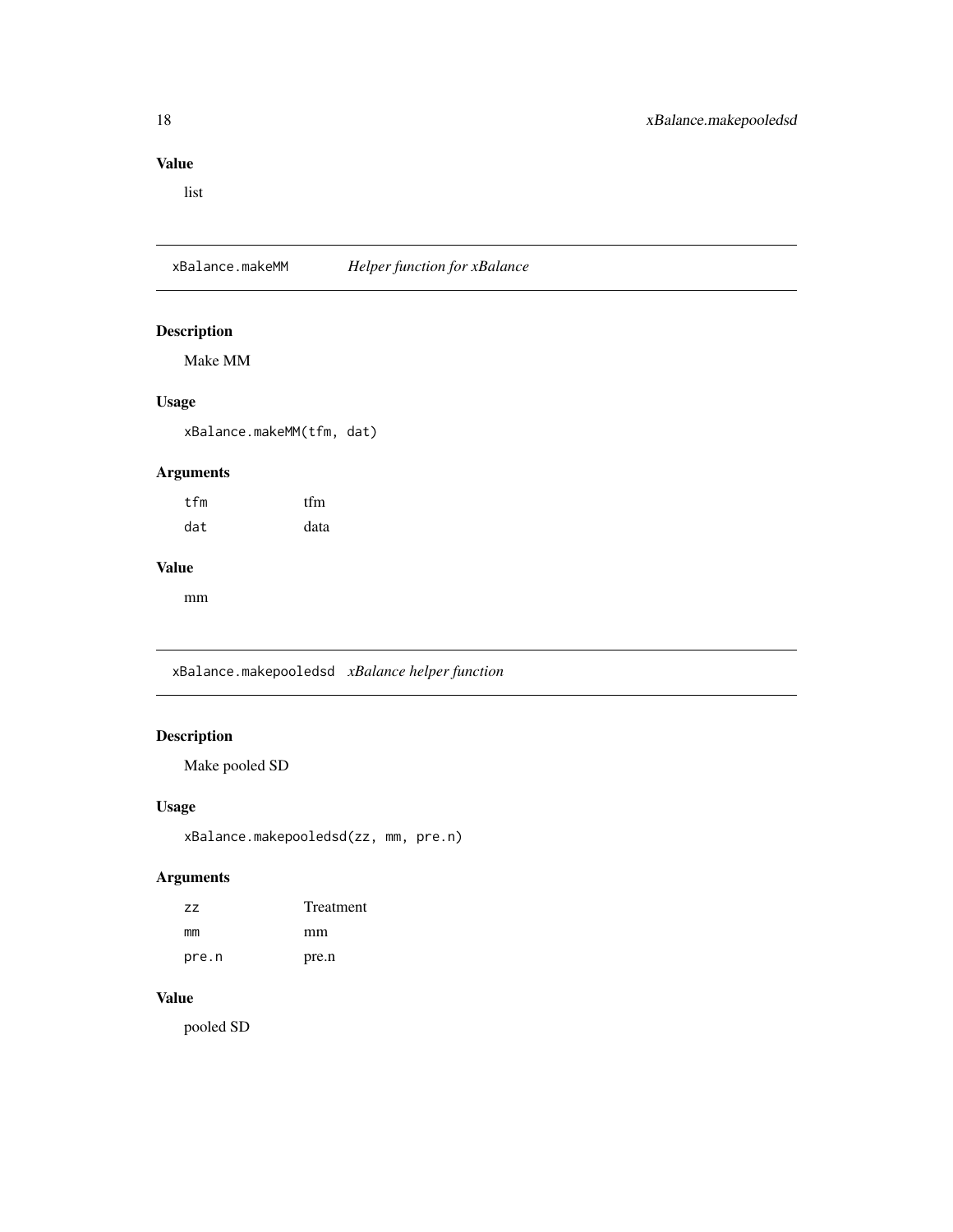<span id="page-18-0"></span>xBalanceEngine *xBalance helper function*

# Description

Make engine

# Usage

```
xBalanceEngine(
  ss,
  zz,
  mm,
  report,
  swt,
  s.p,
  normalize.weights,
  zzname,
  post.align.trans
)
```
### Arguments

| SS                | SS                |
|-------------------|-------------------|
| ZZ                | 77                |
| mm                | mm                |
| report            | report            |
| swt               | swt               |
| s.p               | s.p               |
| normalize.weights |                   |
|                   | normalize.weights |
| zzname            | zzname            |
| post.align.trans  |                   |
|                   | post.align.trans  |

## Value

List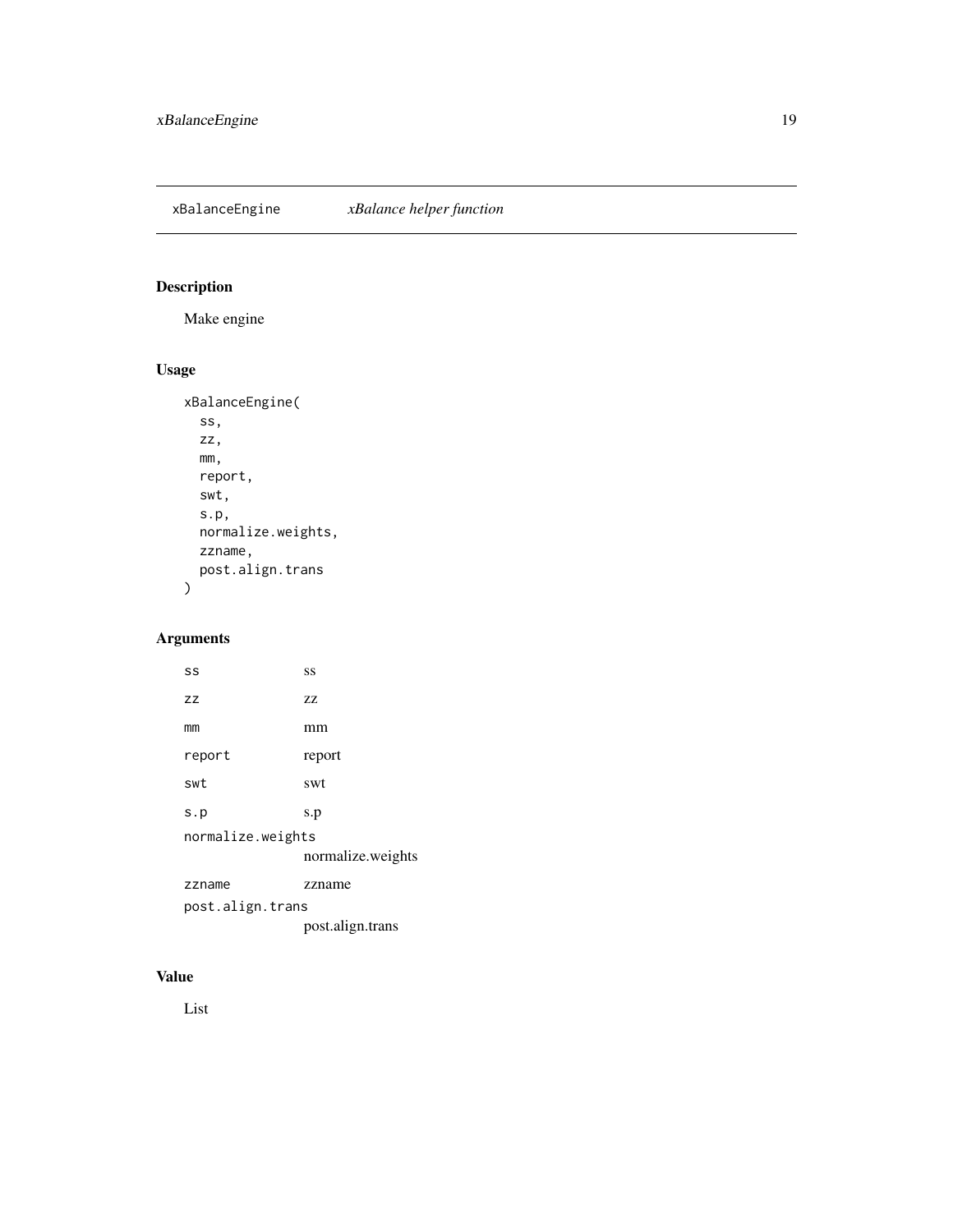<span id="page-19-0"></span>

This function uses the [xtable](#page-0-0) package framework to display the results of a call to [xBalance](#page-12-1) in LaTeX format. At the moment, it ignores the omnibus chi-squared test information.

#### Usage

```
## S3 method for class 'xbal'
xtable(
  x,
  caption = NULL,
  label = NULL,align = c("l", rep("r", ncol(xvardf)),
  digits = 2,
  display = NULL,
  col.labels = NULL,
  ...
)
```
#### Arguments

| X          | An object resulting from a call to xBalance.                                                                                |
|------------|-----------------------------------------------------------------------------------------------------------------------------|
| caption    | See xtable.                                                                                                                 |
| label      | See xtable.                                                                                                                 |
| align      | See xtable. Our default (as of version 0.1-7) is right-aligned columns; for<br>decimal aligned columns, see details, below. |
| digits     | See xtable. Default is 2.                                                                                                   |
| display    | See xtable.                                                                                                                 |
| col.labels | Labels for the columns (the test statistics). Default are come from the call to<br>print.xbal.                              |
| .          | Other arguments to print. xbal.                                                                                             |

#### Details

The resulting LaTeX will present one row for each variable in the formula originally passed to [xBalance](#page-12-1), using the variable name used in the original formula. If you wish to have reader friendly labels instead of the original variables names, see the code examples below.

To get decimal aligned columns, specify align=c( $"1"$ , rep(".", <ncols>)), where <ncols> is the number of columns to be printed, in your call to xtable. Then use the dcolumn package and define ''.'' within LaTeX: add the lines \usepackage{dcolumn} and \newcolumntype{.}{D{.}{.}{2.2}} to your LaTeX document's preamble.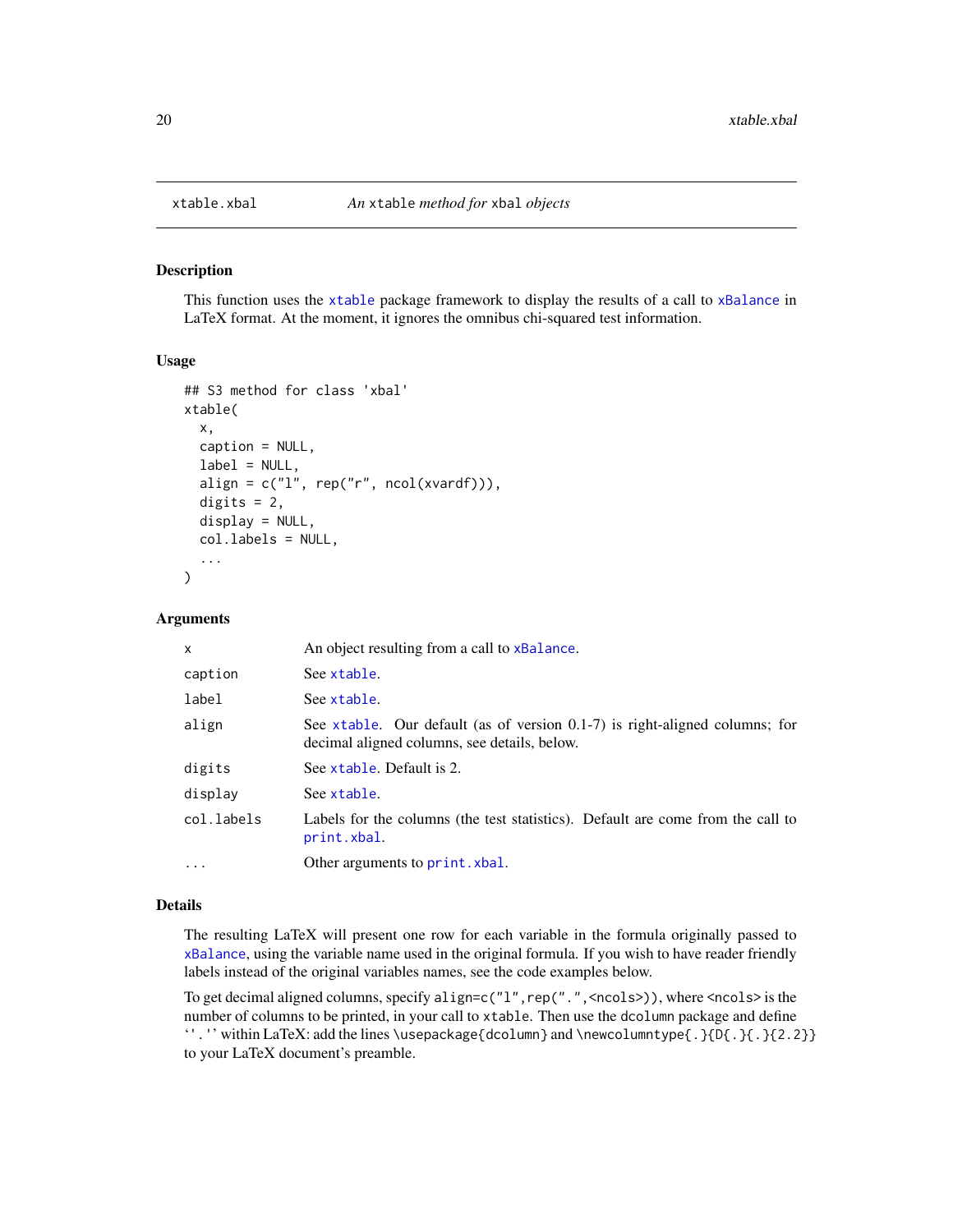#### <span id="page-20-0"></span>xtable.xbal 21

#### Value

This function produces an xtable object which can then be printed with the appropriate print method (see [print.xtable](#page-0-0)).

#### Examples

```
data(nuclearplants)
require(xtable)
```

```
# Test balance on a variety of variables, with the 'pr' factor
# indicating which sites are control and treatment units, with
# stratification by the 'pt' factor to group similar sites
xb1 < -xBalance(pr \sim date + t1 + t2 + cap + ne + ct + bw + cum.n,
                strata = data.frame(unstrat = factor(character(32)),
                pt = factor(nuclearplants$pt)),
                data = nuclearplants,
                report = c('adj.means', 'adj.mean.diffs',
                            'std.diffs', 'z.scores',
                           'chisquare.test', 'p.values'))
```
xb1.xtab <- xtable(xb1) # This table has right aligned columns

```
# Add user friendly names in the final table
rownames(xb1.xtab) <- c("Date", "Application to Contruction Time",
"License to Construction Time", "Net Capacity", "Northeast Region", "Cooling Tower",
"Babcock-Wilcox Steam", "Cumlative Plants")
```

```
print(xb1.xtab,
```

```
add.to.row = attr(xb1.xtab, "latex.add.to.row"),
hline.after = c(\theta, nrow(xb1.txtab)),
sanitize.text.function = function(x){x},
floating = TRUE,
floating.environment = "sidewaystable")
```